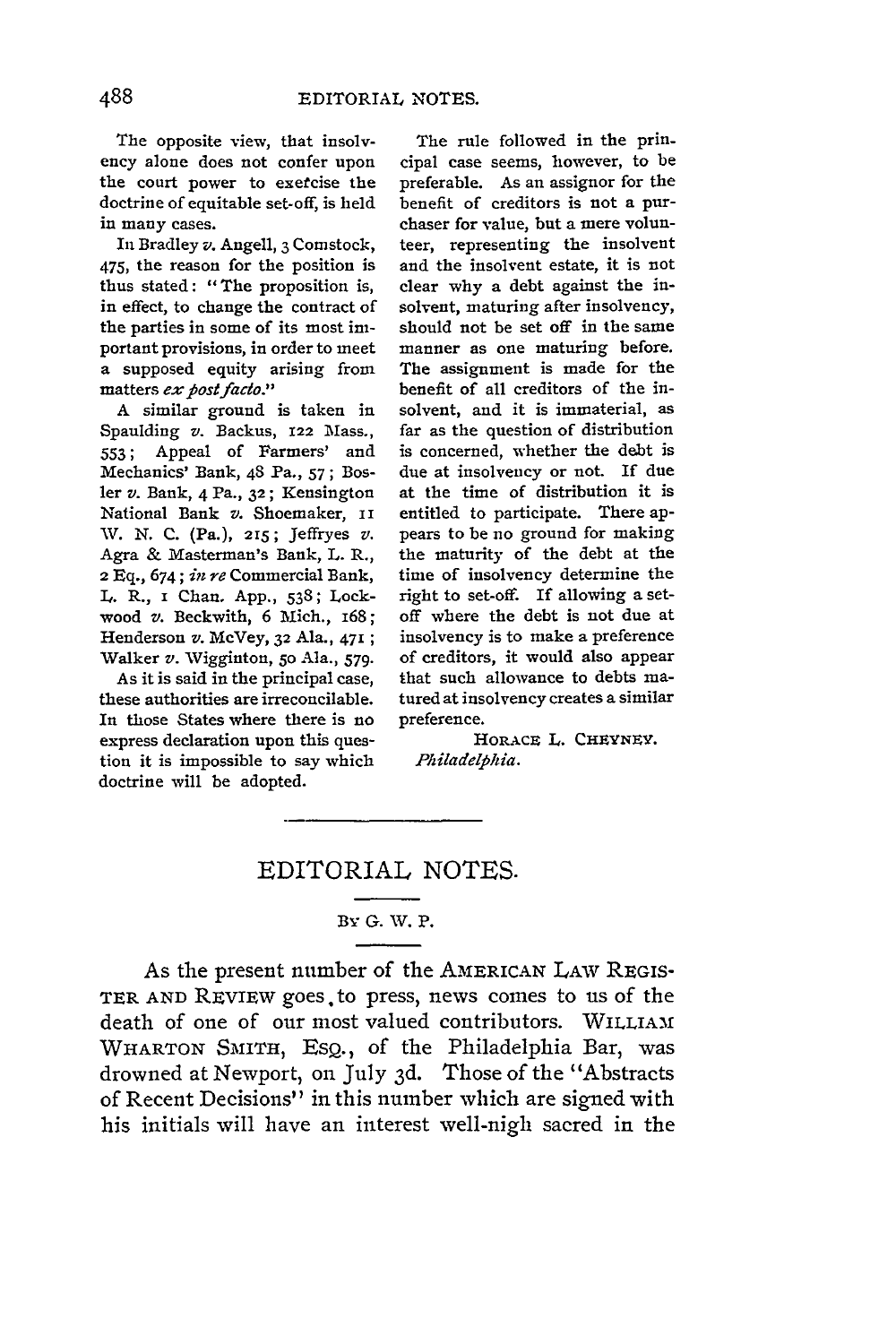eyes of those who knew him, as being the last piece of work wrought **by** a dearly loved friend whose working days are over.

After taking his bachelor's degree at Harvard, Mr. SMITH entered the Law School of the University of Pennsylvania, from which he was graduated in the spring of 1888. The Sharswood Prize was awarded him for his able graduation essay on "Laws Impairing the Obligation of Contracts." Since that time he has devoted himself assiduously to the study and practice of his profession. He wrote the article on "joint Executors, "in the *American* and English Encyclopedia of Law, and contributed to the AMERICAN LAW REGISTER for December, 189i, a valuable annotation on the case of Hoyt *v.* Hoyt. For the April number of the current volume of the AMERICAN LAW REGISTER **AND** REVIEW he wrote the note on "Contributory Negligence," which has received much favorable notice. He had lately been collecting material for a monograph on the same subject, and had set himself the task of preparing, during the present summer, a work on the "Jurisdiction of Orphans' Courts in Pennsylvania as Courts of Equity." Only a few weeks ago he was elected to the honorable position of President of the Law Academy of Philadelphia.

In him the Junior Bar loses one of its most promising members; but it is not only the profession that feels his loss. His death has cast a gloom over an unusually large circle of acquaintances; and it has plunged in a grief too sacred to be expressed in public print that smaller circle of warm friends, who felt for him a love which it is the privilege of few men to inspire.

STARE DECIsIs: A NEw METHOD **OF** AVOIDING THE **RULE** SUGGESTED.-The rule of *S4are Decisis,* together with the nature of appellate courts generally, has lately received a lengthy exposition **by** the Supreme Court of Georgia.' The necessity for the rule is set forth, half hu-

<sup>1</sup> Ellison *v.* Georgia Railroad and Banking Company, decided October **19, 1891.**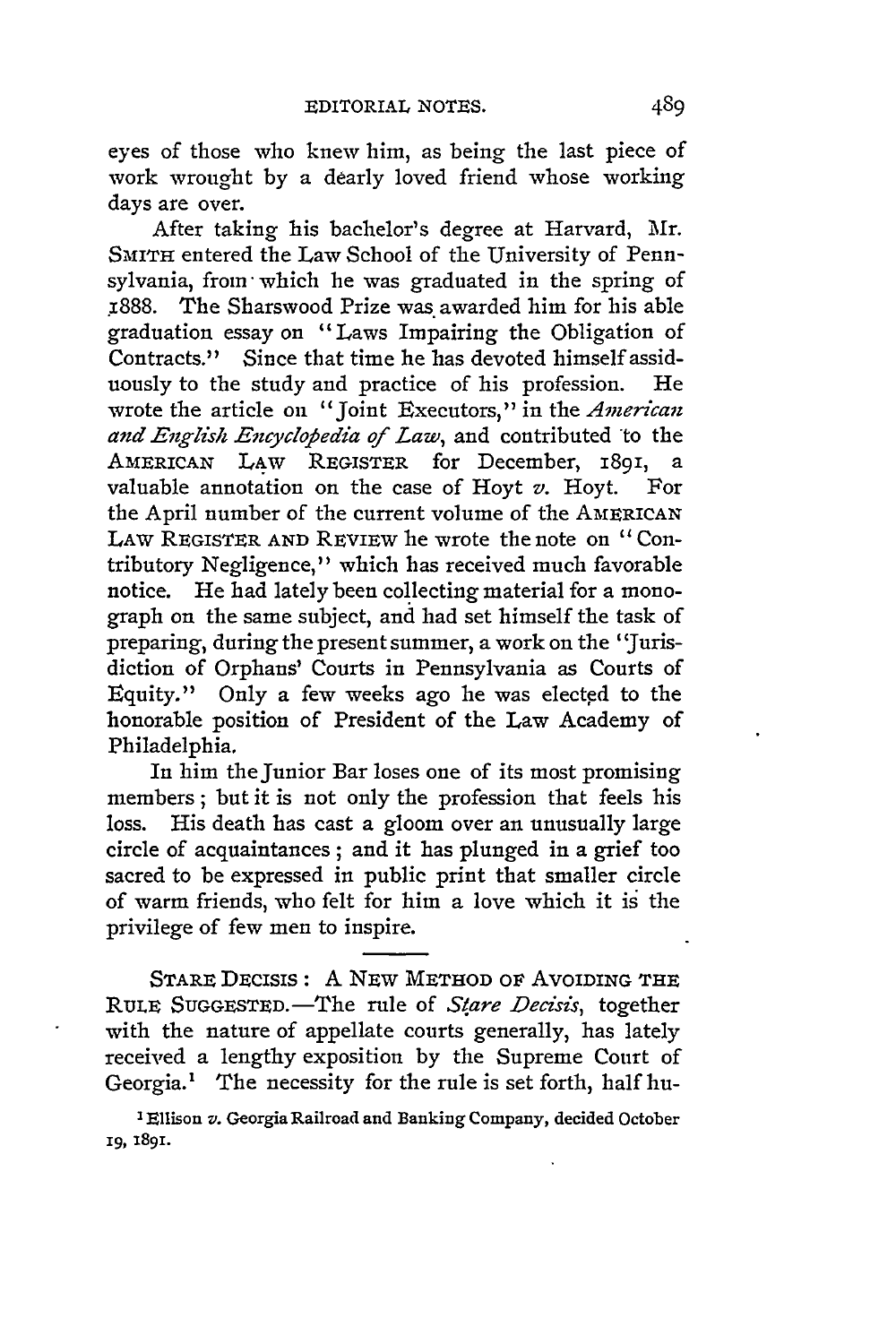morously, in the opinion by Chief-Justice BECKLEY: "Some courts," writes the learned Judge, "live by correcting the errors of others and adhering to their own. On these terms courts of final review hold their existence, or those of them which are strictly and exclusively courts of review, without any original jurisdiction, and with no direct function but to find fault or see that none can be found. With these exalted tribunals, who live only to judge the Judges, the rule of *Stare Decisis* is not only a canon of the public good, but a law of self-preservation. At the peril of their lives they must discover error abroad, and be discreetly blind to its commission at home. Were they as ready to correct themselves as others, they could no longer speak as absolute oracles of legal truth ; the reason for their existence would disappear, and then destruction would speedily supervene. Nevertheless, without serious detriment to the public, or peril to themselves, they can and do admit, now and then, with cautious reserve, that they have made a mistake. Their rigid dogma of infallibility allows of this much relaxation in favor of truth, unwittingly forsaken. Indeed, reversion to the truth, in rare instances, is highly necessary to their material well-being. Though it is a temporary degradation from the type of judicial perfection, it has to be endured to keep the type itself respectable. Minor errors, even if quite obvious, or important errors, if their existence be fairly doubtful, may be adhered to, and repeated indefinitely ; but the only treatment of a great and glaring error, affecting the current administration of justice in all the courts of original jurisdiction, is to correct it. When an error is of this magnitude, and moves in so wide an orbit that 'it competes with truth in the struggle for existence, the maxim for a Supreme Court-supreme in the majesty of duty as well as in the majesty of power-is not *Stare Decisis, but fiat justitia ruat cælum.*"

The frank way in which the Chief Justice acknowledges that courts of appeal, not only live by correcting the errors of others, but, by "adhering to their own" is refreshing. Yet it may be questioned whether appellate courts are necessarily always placed in the position, when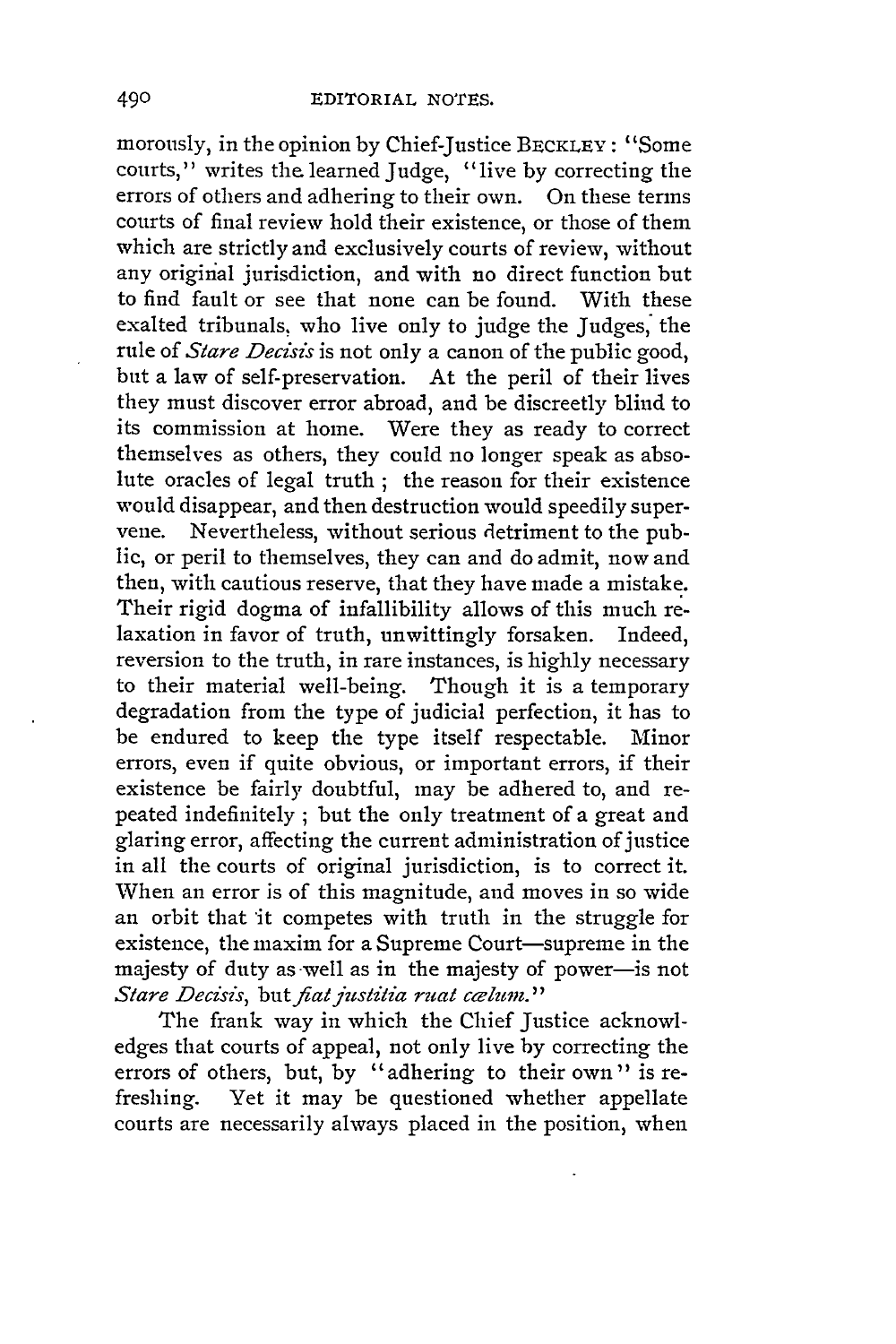a wrong principle of law leads to a mistaken decision and a similar case comes before them, of adhering to the error, or lowering their dignity by confessing themselves-  in the wrong. The true method by which both of these alternatives may in many cases be avoided, is indicated by the way in which courts unconsciously overrule themselves. The Supreme Court of the United States, in the development of the constitutional law has given several examples of this unique method of avoiding a'lengthy exposition of the rule of *Stare Decisis.* One example will suffice:

In the case of Hinson *v*. Lott<sup>1</sup> the Court, following the principles adopted in Woodruff v. Parham,<sup>2</sup> decided that a State could tax one who imported liquors from another State, provided an equal tax was imposed upon the manufacture of liquor within the State. The principle of the decision was that the tax, which did not discriminate between the product of a State and other products, was constitutional. Instead of repudiating this principle az applied to liquor in the hands of the importer before the first sale, the Court affirmed their previous decisions in the case of Machine Company *v*. Gage,<sup>3</sup> which case presented a similar state of facts, involving the constitutionality of a tax on the importation of sewing machines. At the same time, when the next case, involving a discriminating tax, Welton *v.* Missouri,' came up for decision, instead of treating the tax as void, because discriminating, the Court treated it as a regulation of commerce, void because the national nature of the subject required an uniform rule, and, therefore, the right to regulate was exclusively in Congress.

This last principle was firmly established by repeated decisions. Then the case of Robbins *v.* Shelby County Taxing District<sup>5</sup> came before the Court. This case involved the constitutionality of a tax on all drummers doing business in the State, as applied to those who sold the products of other States. The law did not discriminate between drummers who were citizens of- other States and those of Tennessee. And yet the Court, through Mr. Justice BRADLEY,

| 18 Wall, 148. | $3$ 100 U.S., 676. | <sup>5</sup> 120 U.S., 489. |
|---------------|--------------------|-----------------------------|
| 28 Wall, 123. | $4$ 91 U.S., 275.  |                             |